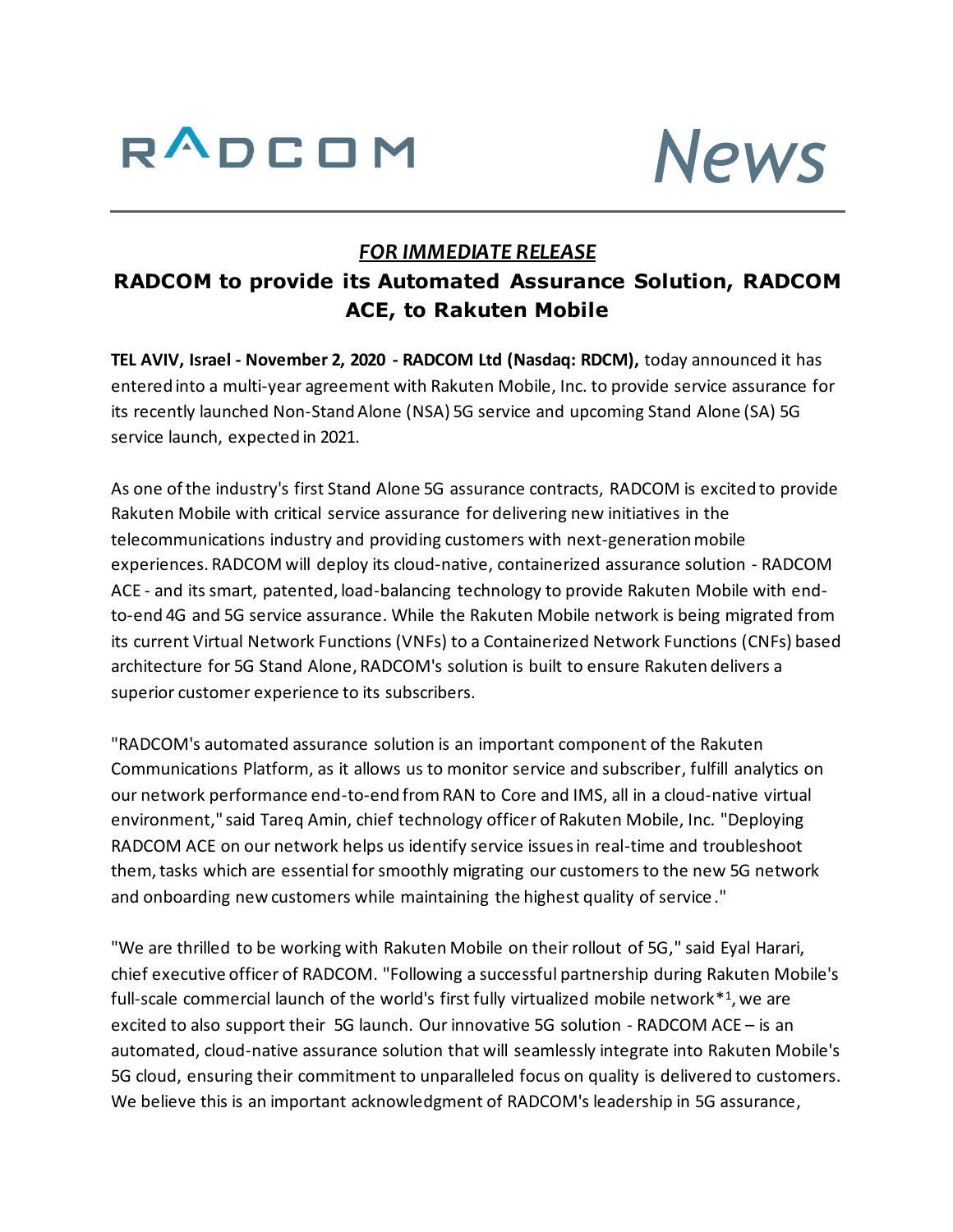increases our visibility into 2021, and is the result of our focused investment in R&D and 5G product innovation."

RADCOM ACE will be fully integrated into the Rakuten Communications Platform (RCP) to efficiently monitor services end-to-end and help Rakuten Mobile manage their 5G services automatically. Automated life cycle assurance for 5G is critical as Rakuten Mobile uses their network technology to meet the ever-evolving needs of customers – and with transformational innovation, pass on significant savings back to their customers. So, RADCOM ACE will utilize new advanced 5G functions like the Network Repository Function (NRF) for auto-service discovery to automatically update itself with the network functions deployed and continually ensure service quality.

RADCOM ACE will monitor Rakuten Mobile's 5G network in real-time to deliver insights into the customer experience, the overall service quality and provide advanced tools for engineers to troubleshoot and optimize network performance. These advanced tools enable anomaly detection and data cluster for that automatically detecting issues so engineers can focus on quickly resolving any network degradations.

RADCOM's cloud-based network intelligence provides engineers with a comprehensive solution identifying issues in the service from the radio network through access to the core, resolving service degradations, and rolling out new network architectures. RADCOM's solution collects and analyzes real-time data from Rakuten Mobile's Open Virtual RAN to ensure end-to-end monitoring of their 5G network and provide assurance capabilities for more advanced future 5G services that legacy assurance approaches to RAN analysis lack.

### **Note:**

\*1 "For a large scale commercial mobile network (as of October 1, 2019), Research: Stella Associa"

###